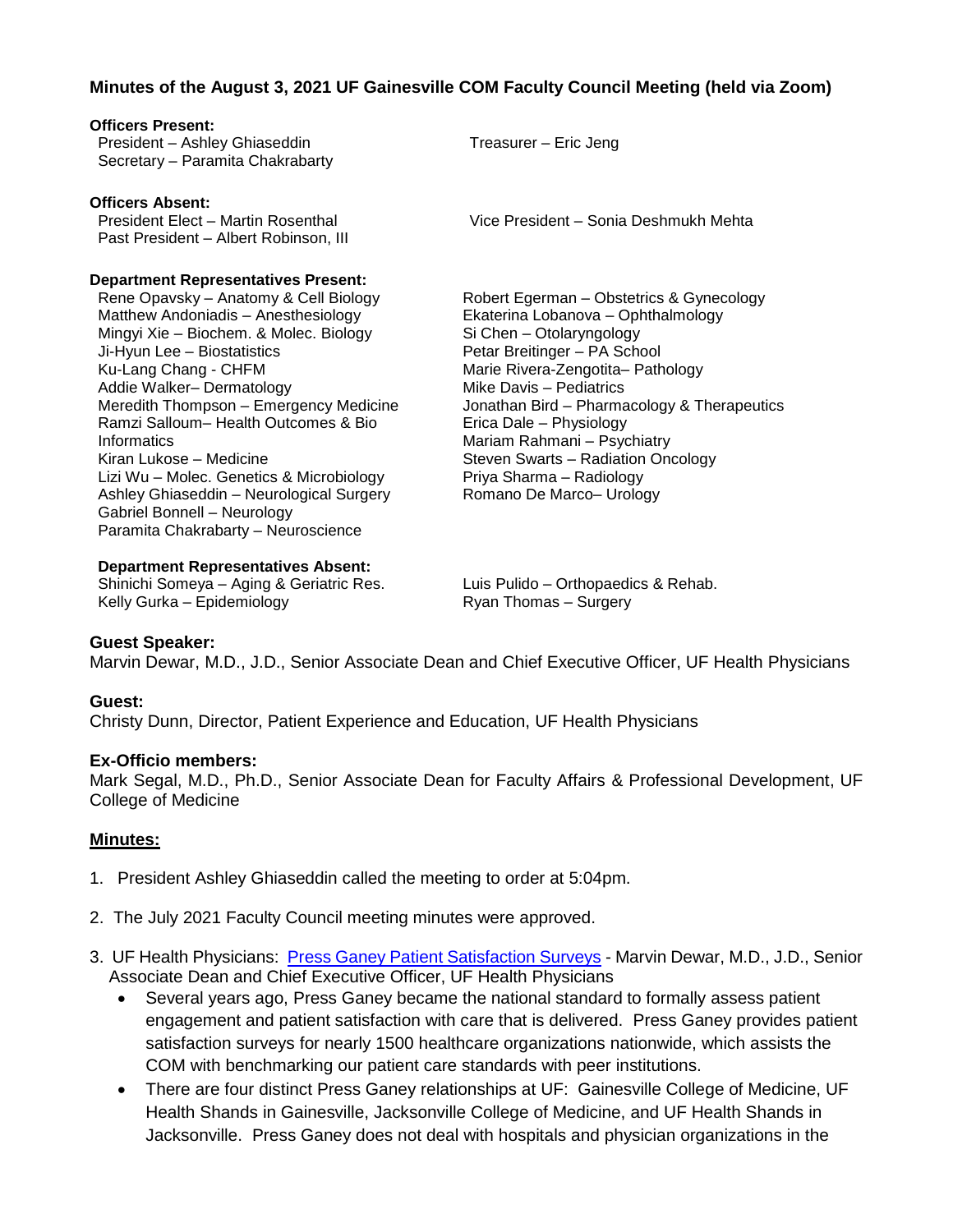same way so there are some distinctive features in Press Ganey deals with attributions even within the same site. UF COM began a gradual rollout with Press Ganey in 2016 that began with collecting patient satisfaction information on ambulatory visits. The intent was to crescendo up to the Press Ganey Data Transparency Platform by the Winter of 2020, but this was waylaid by the pandemic.

- UF receives approximately 11,500 survey responses from patients quarterly, nearly equally from men and women. The majority of responses received are from patients between 65-79 years of age. Our survey return rate is comparable to the national survey return rate. A substantial number of patients are now responding to the surveys on their mobile devices and that number is expected to rise as the mobile format becomes more user-friendly. In 2016, UF COM was in the 35<sup>th</sup> percentile, and results from the surveys were routinely discussed with departments and individual faculty members. The UF COM subsequently moved to the 65<sup>th</sup> percentile by 2019. The surveys continued through the pandemic in 2020, however, they were not focused on during that time and the COM immediately dropped back down to the 45<sup>th</sup> percentile and lower. This suggests that being aware of the feedback helps us improve.
- There are 15-20 base questions from the Press Ganey survey that are required in order to be validly benchmarked to other members of the Press Ganey cohort. The UF COM does include custom questions at the end of the survey. Press Ganey prioritizes the questions and answers and provides a priority index; therefore, if there is a question that we score very poorly on and that question is highly predictive of a patient's overall assessment, that becomes a high priority area for us to work on.
- The ObGyn representative, Dr. Egerman, asked a specific question to Dr. Dewar about Press Ganey: "Patient satisfaction scores reflect the composite patient experience. If phone calls are not returned or referrals are never processed or waiting times are prolonged as when 2 patients are scheduled at the same time, these practices will produce low scores. From a faculty survey 2 years ago, numerous faculty are granted little or no voice in the workings of the clinical setting. How much does Press Ganey charge for these surveys, what are the total internal UF administrative costs of maintaining these surveys and wouldn't this money be better used to correct current problems?" In response Dr. Dewar said that Press Ganey scores remain a valuable tool measuring the quality of patient care. A substantial improvement in patient satisfaction scores from 2016-2019 has been noted.
- It was clarified that patients can discriminate between the various aspects of the visit when taking the surveys.
- There was discussion regarding the inflation of mean scores and whether Press Ganey lists margins of error for these comparisons. Dr. Dewar stated that it's the size of the cohort that gives it statistical power; that doesn't necessarily mean clinical relevance, but it does have statistical validity.
- Dr. Dewar provided examples of improvements that were made in the clinics as a result of the Press Ganey surveys. The clinics made changes to their processes and have gotten better through intentionality.
- Christy stated that they generate weekly comment reports. Details about exceptional patient experiences with faculty/clinic staff or great suggestions for our practice are emailed weekly to the individual provider and their administrative staff/practice manager. They also provide some type of celebration.
- The UF COM eventually plans to participate in the Press Ganey Data Transparency Platform. Patient satisfaction survey results for individual providers will be added to the physician's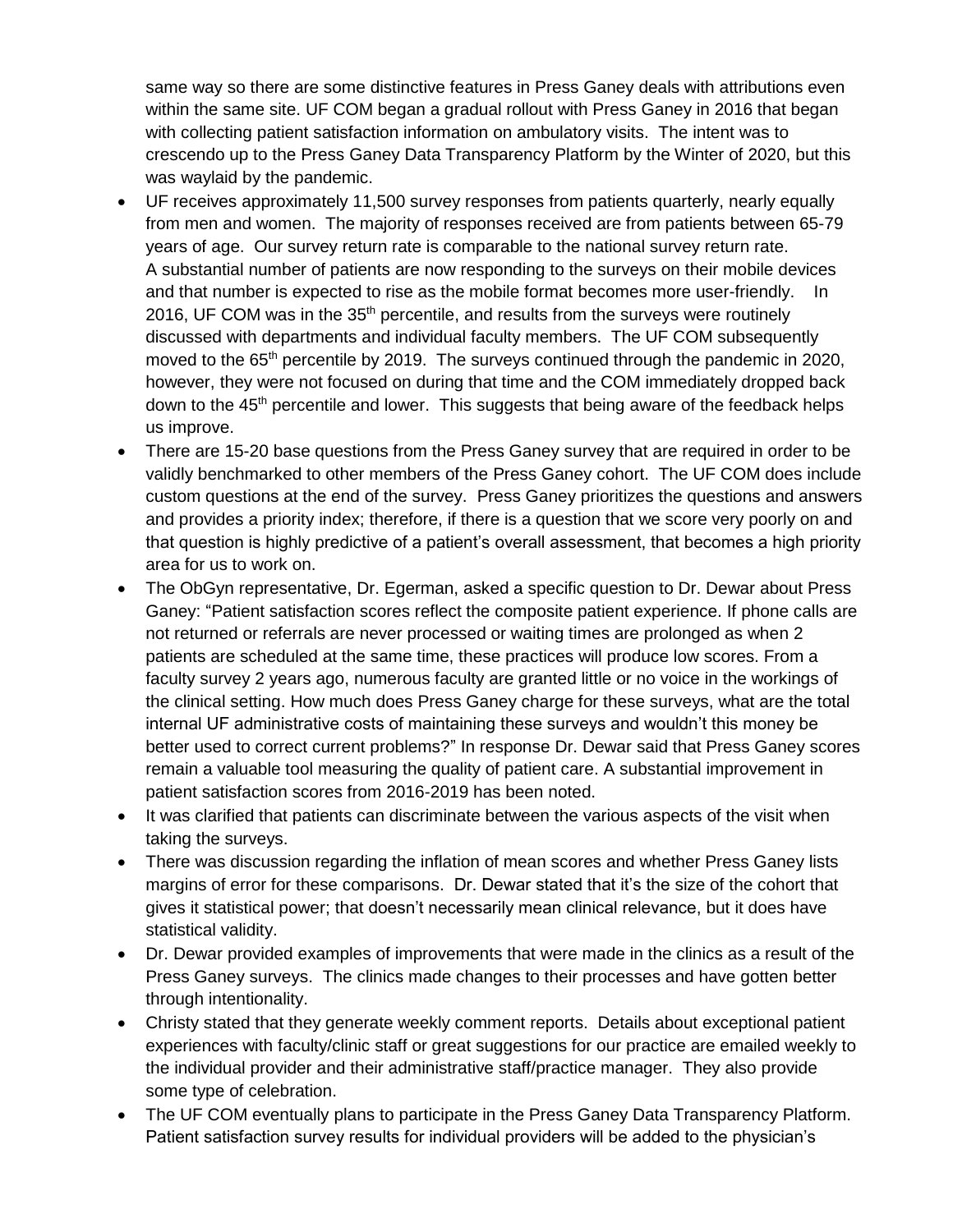profile on the ufhealth.org website, as well as on the Press Ganey website via a 5 point ranking system. This will only apply to physicians who have a sufficient number of survey results for it to be a statistically valid survey set.

- 4. Committee Reports:
	- President's Report and Executive Committee Report (July 2021) Ashley Ghiaseddin, M.D.
		- o Dr. Ghiaseddin acknowledged the recent unexpected passing of our UF Health Jacksonville CEO and COM Dean, Dr. Leon Haley, Jr. on July 24, 2021. Dr. Haley was a leader and a visionary who touched the lives of millions of people. Our hearts go out to his family, friends and colleagues.
		- o UF Health President, Dr. David Nelson, announced that Dr. Linda Edwards will serve as Interim Dean for the COM in Jacksonville for a one-year term. A national search will be held soon to fill that role.
		- $\circ$  The 2020-2021 Linkage Chair Evaluations closed at 12am on August 21, 2021. As of July 31, 2021, 742 out of 1253 faculty had submitted a survey (59.22% response rate). There were 7 late submissions which may be counted, which would get us to a 60% response rate. This was a little lower than last year's response rate and was likely due to the survey being sent out later in the year.
		- $\circ$  The Department of Physical Medicine and Rehabilitation was officially formed in the UF COM on July 1, 2021. The department transitioned from a division in the Department of Orthopaedics and Rehabilitation and will be chaired by Kevin Vincent, M.D., Ph.D. Dr. Carolyn Geis will be the departmental representative on the Faculty Council.
		- $\circ$  Active COM searches include Biochemistry & Molecular Biology Chair, Community Health & Family Medicine Chair, and Senior Associate Dean for Research. The following departments currently have Interim Chairs: Aging & Geriatric Research, Anatomy & Cell Biology, Pediatrics, Psychiatry and Emergency Medicine. The search for the Chair of Pediatrics should begin at the end of August.
		- o UF Health Research recently announced plans to integrate with Florida Scripps Research. The goal of this partnership is to accelerate clinical translational research to improve patient outcomes. Possible areas of expansion include Data Sciences/AI, cancer, drug discovery, immunology and infectious diseases, neurosciences, and structural biology and molecular medicine. UF plans to grow the Scripps campus in Juniper, Florida, which includes a 30-acre campus, 40 faculty-led labs, 500 members, and current grant funding of nearly \$67.3 million.
		- $\circ$  A Working Group has been meeting to discuss the new hospital being built in Central Florida in about five years. They are planning to build an education building similar to the Harrell Medical Education Building that is twice the size and could include a Simulation Center, research facilities, and housing that is nearby. They would be considering ambulatory rotations for interested residents.
		- $\circ$  Dr. Donna Parker (Associate Dean of the Office of the Diversity and Health Equity) discussed the formation of a committee that would have designated faculty representatives from the clinical/basic science departments and the School of Physician Assistant Studies that would also include residents, fellows, post docs and students. Working subcommittees would focus on various initiatives to include recruitment, mentoring and retention of faculty, residents, fellows, post docs and students. There was also discussion about community engagement and an environment and climate survey at the College.
		- $\circ$  As of August 3, 2021, there are currently 157 COVID-19 patients in the hospital.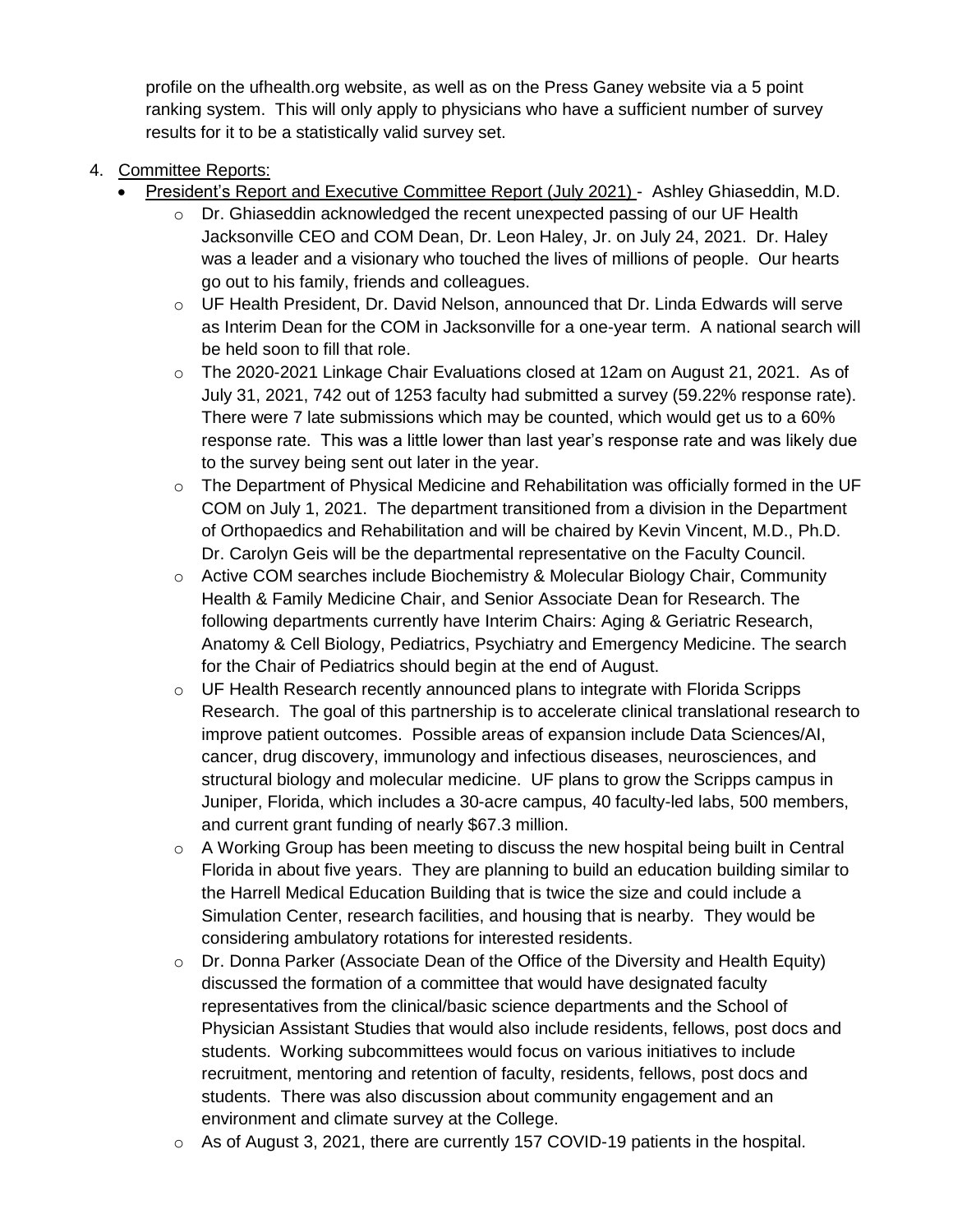Elective surgeries requiring ICU admission post-operatively will be delayed beginning on August 4, 2021.

- Curriculum Committee Report (July 2021) Meredith Thompson, M.D.
	- o Dr. Elisa Sottile from UF Health Jacksonville and Dr. Ashwin Akki from Pathology recently joined the committee. Dr. Ashleigh Wright, Division of Internal Medicine, will be the Course Director's Chair.
	- o An Orthopaedics & Rehabilitation sub-internship course was approved.
	- $\circ$  The Teaching Task Force recommendations for the pre-clinical curriculum were discussed.
- Research Task Force (July 2021) Paramita Chakrabarty, Ph.D.
	- $\circ$  Dr. Ekaterina Lobanova from the Department of Ophthalmology and Dr. Cory Brunson, from the Department of Medicine, recently joined the task force. Dr. Lobanova will be the new Chair of the Task Force.
	- $\circ$  The continuation of the Bolster Bucks initiative was discussed. Task Force members plan to contact Dr. Mark Segal to determine if the initiative will continue and what the focus will be in the future.
	- $\circ$  The Science Strolls may be held again in the near future. COM leadership will be invited to participate in the strolls to interact with and mentor faculty. The strolls will likely begin at the COM Faculty Lounge in MSB Room M-125.
- GatorCare Committee Ashley Ghiaseddin, M.D.
	- $\circ$  Dr. Jill Sumfest, President and Medical Director of GatorCare, will attend the September 2021 Faculty Council meeting to provide updates on GatorCare and the GatorCare Committee.

# 5. Old Business:

- Dr. Keith Stone, the current COM Ombuds, is retiring in September of 2021. Dr. Ghiaseddin asked committee members to consider whether or not they feel the COM Office of the Ombuds should remain available to faculty. Those who have suggestions for a new COM Ombuds can email Dr. Ghiaseddin at: [Ashley.Ghiaseddin@neurosurgery.ufl.edu.](mailto:Ashley.Ghiaseddin@neurosurgery.ufl.edu)
- In April of 2021, the Faculty Council discussed whether or not to appoint administrators from UF Health as Ex-Officio members on the Council. This discussion will be tabled for now.
- It was clarified that the Library support for Open Access publications that was announced at last month's meeting is only available with a few select publishers.

# 6. New Business:

- There are plans to reinstate in-house Chair Evaluations next year. Dr. Ghiaseddin will send a draft of the evaluation to the committee for input on what to include next year.
- The Wellness Group will meet soon to discuss Wellness Initiatives and plans for a new survey to be sent out to faculty.
- Dr. Mark Segal has been working on an initiative for retired COM faculty called the Greater Gator Community. This will provide the opportunity for retired faculty to mentor and coach junior faculty throughout various phases of their careers and will give retired faculty a greater sense of connection with the COM.
- A call for nominations for new members of the COM Promotion & Tenure Committees will be coming out soon from the Office of Faculty Affairs & Professional Development.